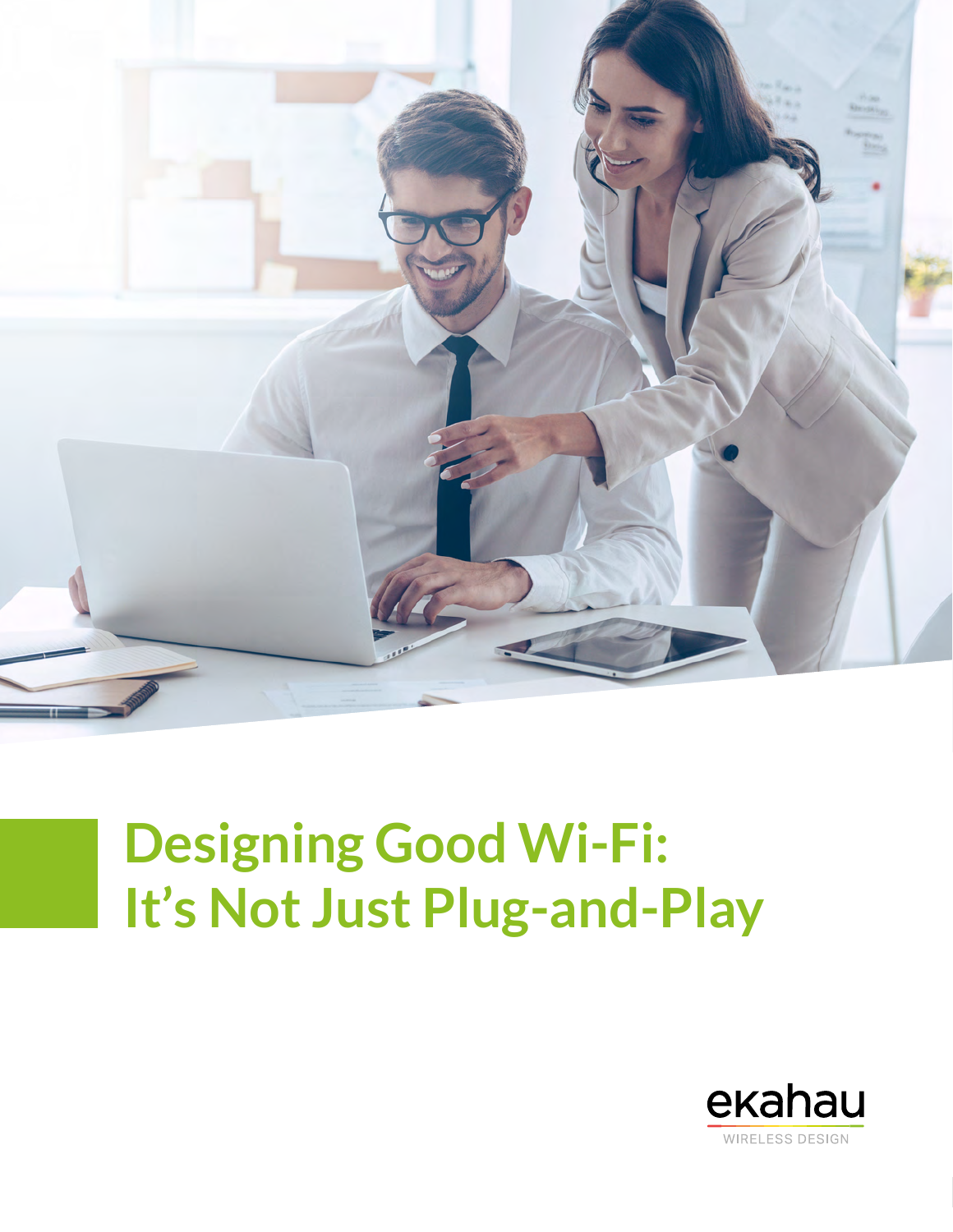#### Introduction

For over 20 years, the Wi-Fi industry has been marketing Wi-Fi on how "easy" it is to deploy Wi-Fi. Most IT professionals with a wired networking background have been sold on the concept that Wi-Fi is a "black box" (though physically, typically an off-white box) that you can simply plug into your network, anywhere you please, and you magically have wireless connectivity for all your users.

While Wi-Fi has been designed to be an ultra-robust protocol, the last 20 years have seen advertised half-duplex speed improvements in the technology from 1-2 Mbps to now >> 1 Gbps. Furthermore, Wi-Fi was originally offered as a best effort tool of convenience, but its use case has morphed into needing Wi-Fi for performance-critical infrastructure to support real-time applications, such as video streaming and voice calling applications, as well as being the primary source of simple Internet connectivity for an ever-increasing array of wireless client devices.

These improvements in potential Wi-Fi performance were achieved over 20 years by increasing "complexity," which at its core ultimately means using ever-increasingly complex mathematics to bend the laws of physics. Increasing complexity, however, comes at the price of increased sensitivity and fragility; the more performance we want to squeeze out of the Wi-Fi, the more sensitive that performance becomes to factors in its environment. This is most notable in terms of interference, which come from several sources:

- External non-Wi-Fi Interference: These are the interference effects from unrelated radio networks operating on the unlicensed band, such as microwave ovens, baby monitors, Bluetooth, cordless phones, etc.
- **External Wi-Fi Interference:** The interference effects of neighboring or co-located (but separate) Wi-Fi networks operating on the same unlicensed band.

• Self Interference: The interference effects of your own neighboring APs on the same network.

When somebody declares that "the Wi-Fi sucks" at a particular location, it almost always comes down to a matter of interference from one or more of these sources.

Therefore, to achieve good Wi-Fi performance, the Wi-Fi network must be designed to minimize self-interference and to accommodate the effects of external networks. The quality of the IT infrastructure can only ever be as good as its design. Engineers do not build highways by just paving roads and building bridges wherever they feel like it, and architects don't build buildings by just randomly throwing together whatever materials that happen to be lying around. How, therefore, can we possibly expect our digital wireless infrastructure network (ie Wi-Fi) to just work by random chance?

#### Wi-Fi Design as a Formal Process

Design, in any engineering venture, is not a random activity. Rather, design is a well-defined process by which requirements and constraints are gathered, the best options available to meet those requirements and constraints are evaluated and selected, the system is deployed, and the deployed system is measured to ensure it meets the original requirements and is adapted to changes in requirements over time.

For the design of Wi-Fi networks, there are numerous resources available. The Wireless LAN Association (WLA) has recently published a design lifecycle process called the "Standardized WLAN Enterprise Engineering Process," or "SWEEP." SWEEP is intended to standardize the design process for Wi-Fi networks and to encourage best practices across the industry, independent of vendor choices or specific applications.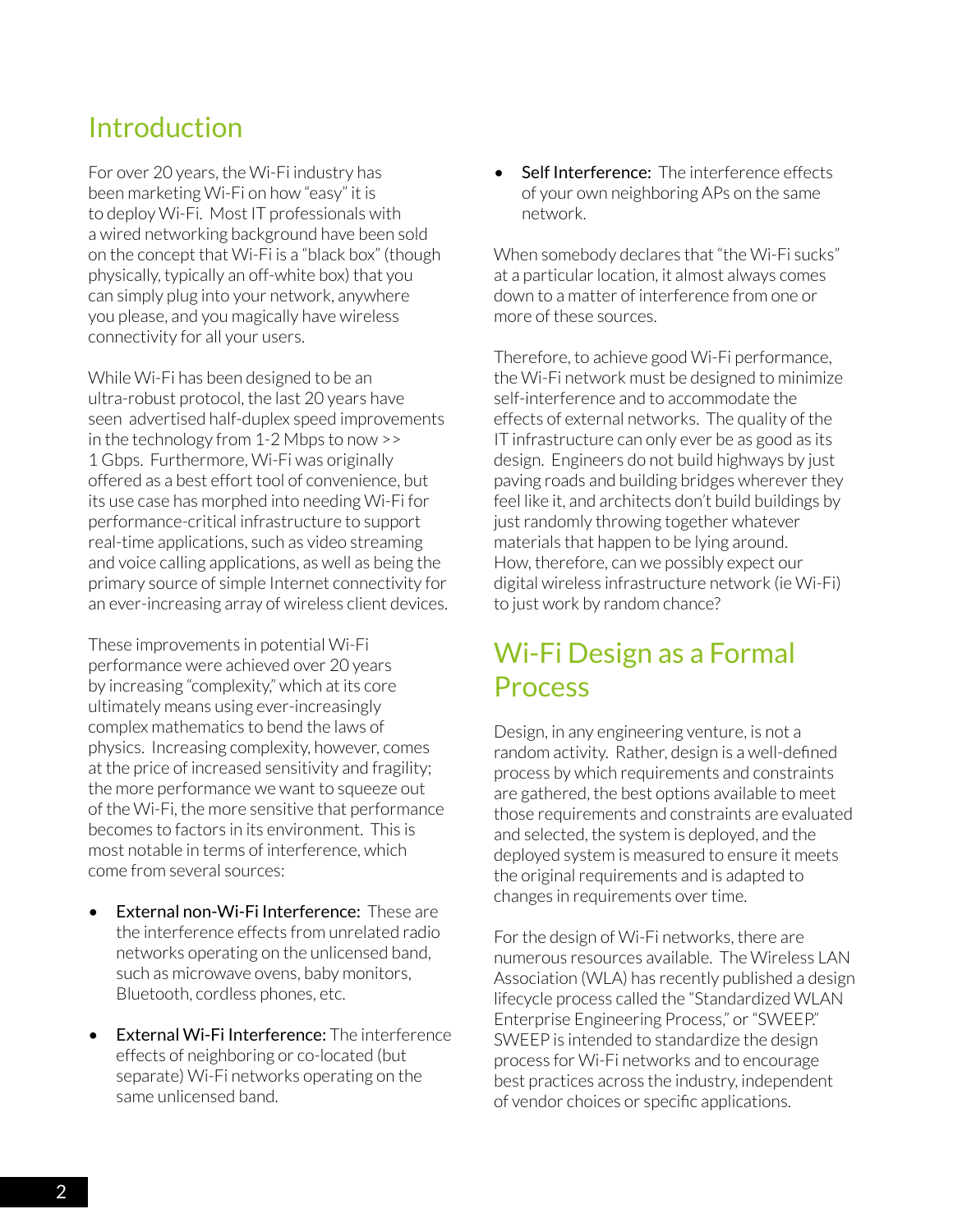

*Figure 1: SWEEP design lifecycle process for Wi-Fi networks. 2*

An overview of SWEEP is shown in Figure 1.

#### Step 1: Define

The define step requires understanding the "what" of the system, which can be understood in two general categories:

- Functional Requirements: What does the system have to do
- Constraints: What does the system have to work around

Strictly speaking, requirements are both independent of each other and independent of the design choices you select in later steps. Functional requirements should always be phrased as actions (verbs). Some typical functional requirements for a Wi-Fi network may be as follows:

- Connect smartphones and tablets to the Internet
- Provide at least 5 Mbps downstream / 5 Mbps upstream bandwidth to each client device

• Cover all pre-defined areas with Wi-Fi signal measured at -67 dBm or stronger

These requirements are independent of each other and must be satisfied by whatever design solution you develop (e.g. what vendor you select for your APs).

While every facility is different and thus every Wi-Fi deployment must be uniquely "tuned" to its location, there are general requirements applicable to virtually all types of Wi-Fi networks, as is illustrated below.

*<sup>1.</sup> https://wlanassociation.org/blog/, 2/19/2018*

*<sup>2.</sup> WLA – Transparent Book v1.0. https://wlanassociation.org/blog/, 2/19/2018*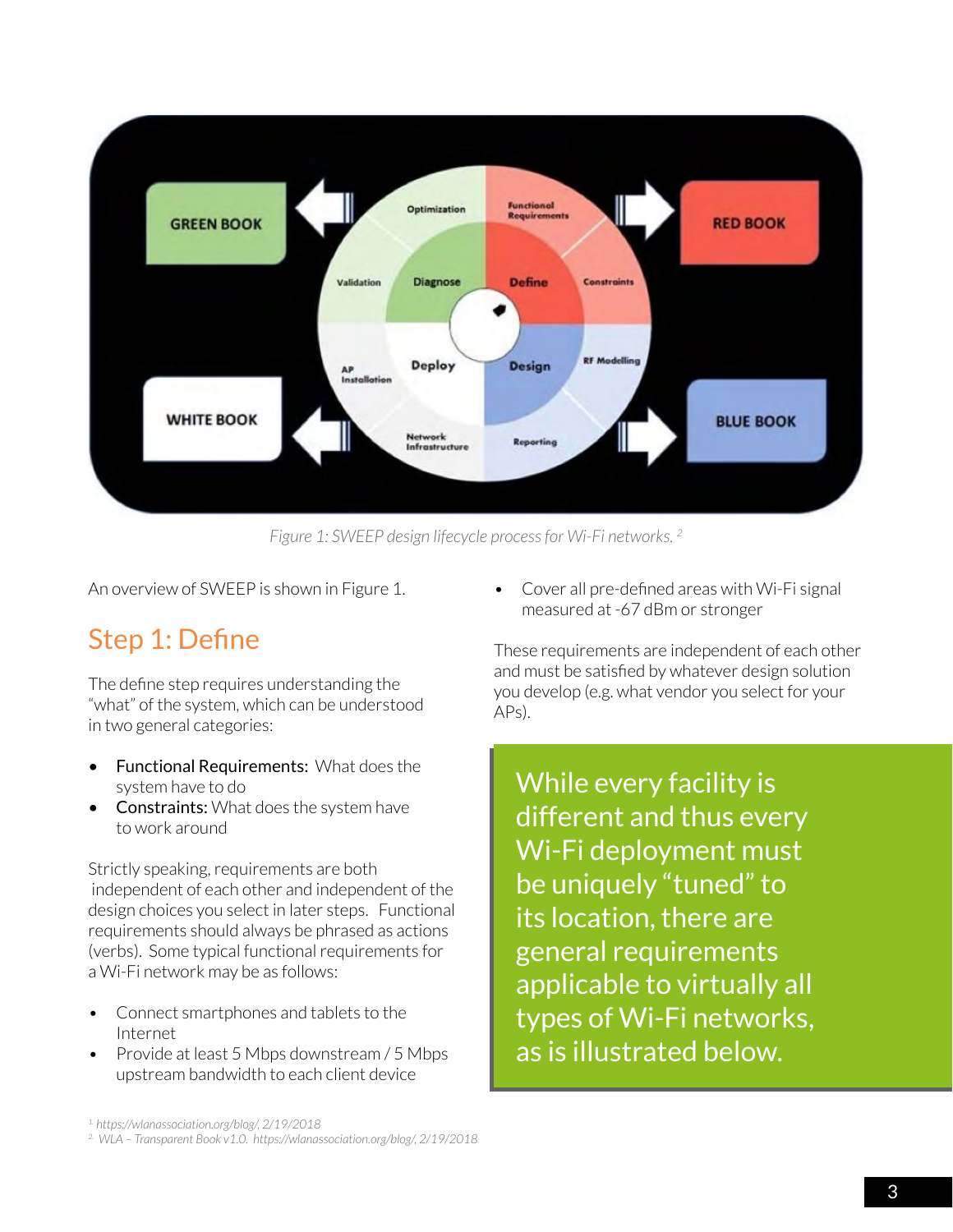

*Figure 2: Concept of Virtual Local Area Networks (VLANs). One set of hardware is used to create multiple parallel virtual networks, each with their own unique set of usage requirements. 3*

By contrast, constraints are highly coupled, usually to one or more requirements and often to each other, and will limit your design options. In extreme cases, the constraints will drive the design and may compromise the ability to satisfy one or more requirements. Common constraints encountered in Wi-Fi deployments are as follows:

- Available budget
- Aesthetics
- Inability to run Ethernet cabling to specific locations
- Building materials
- Pre-selection of a particular AP vendor (e.g. all of our deployments utilize the "Acme AP")

# Functional Requirement 1: Usage

One of the key requirements in defining a Wi-Fi system is to identify the types of devices that will be using the network, the types of applications to be run on those devices, and the level of security that needs to be provided. Usage is naturally unique to each environment, though tends to cluster around the needs of particular

vertical markets. As an example, a hotel will have a different set of users and devices on a nightly basis, but the types of devices brought in (e.g. smartphones, laptops) and the need to separate the network for guests from the network for hotel staff (e.g. maintenance, housekeeping, front desk, etc.) are common across different hotel properties.

When more than one type of network is needed in a facility, which is increasingly common even in small deployments, each wireless service is provided with its own SSID and placed on its own virtual local area network (VLAN), which allows the division of one physical Wi-Fi system into multiple parallel virtual systems that are normally isolated from each other, as illustrated in Figure 2.

Generically, most enterprise Wi-Fi environments will have some or all of the following types of network usage requirements.

Visitor / Guest Network: This network is for people visiting the facility on a temporary basis, generally with smartphones, tablets, and /or laptops, and typically require access to the Internet but not access to any other resources on the internal network. In addition to isolating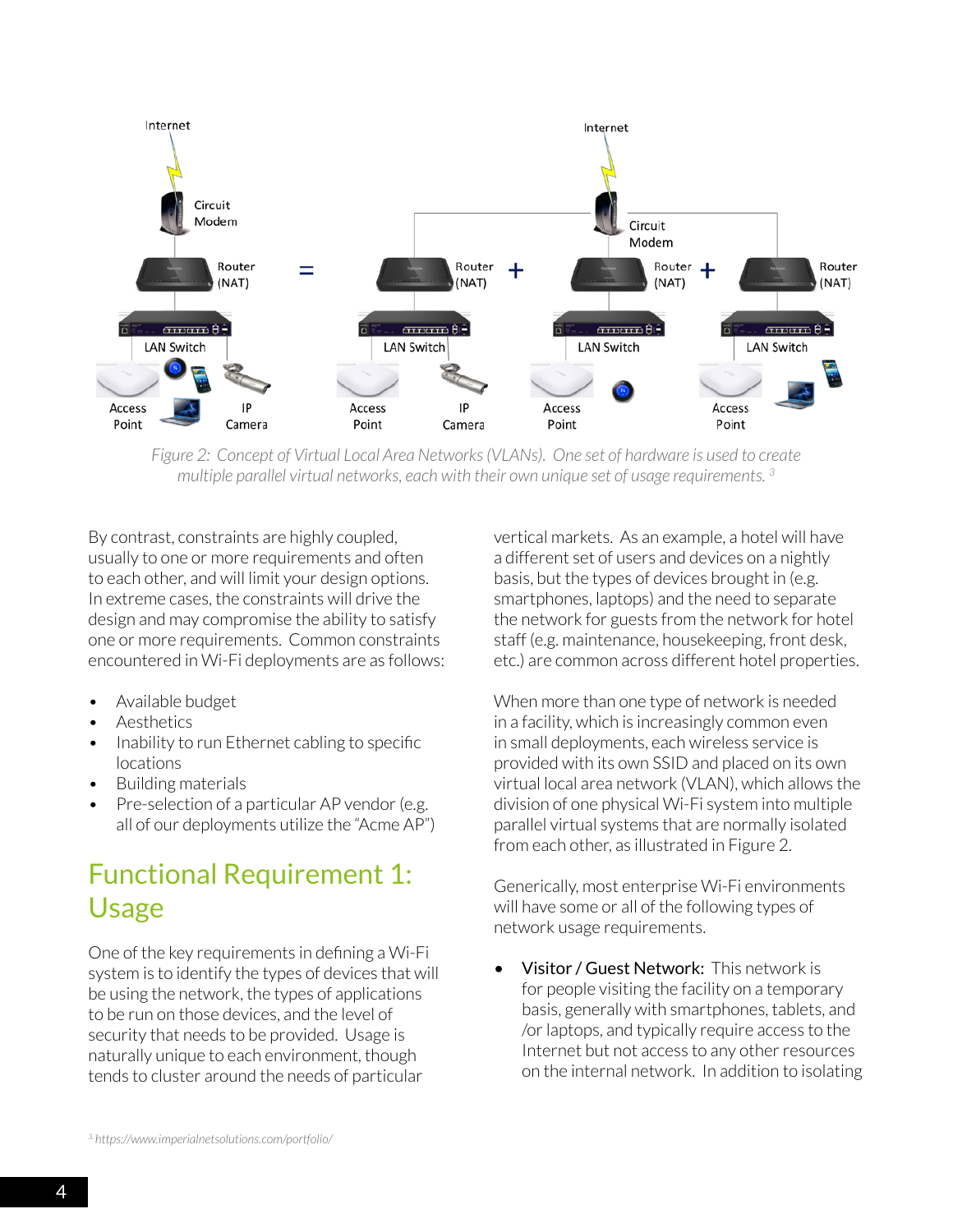users from internal network resources, users should also be isolated from each other (i.e. not see each other on the local network). Encryption of the wireless signal is generally not used, so as to facilitate ease of access to the network.

- **Staff Network:** This network is for the staff of the facility, and is intended for devices necessary for operations, which can include tablets, laptops, PCs, and/or dedicated network appliances. This network is typically encrypted to prevent unauthorized access, utilizing either pre-shared key security or access control via a RADIUS or Active Directory Server.
- Voice Network: For facilities using Voice over IP and/or Voice over Wi-Fi devices (VoIP or VoWiFi), a dedicated SSID is established with network traffic prioritization. Wireless traffic is usually encrypted with a pre-shared key to facilitate roaming between access points.
- **Security Network:** This network utilizes both appliances (e.g. IP cameras, access control locks, etc.) which may be connected wired or wirelessly, along with monitoring from fixed and/or portable security stations. Wireless traffic is usually encrypted with a pre-shared key to prevent unauthorized access.
- Network Appliances: As IoT becomes more commonplace, enterprises start using appliances for improving operational efficiencies. This network generally contains appliances for lighting and temperature control (e.g. NEST thermostats), along with multimedia and other "smart home" appliances. These appliances may not individually be passing a lot of data, but there could potentially be quite a lot of them on the network, depending on the size of the facility.

# Functional Requirement 2: Coverage

There is a requirement to provide coverage in all of the locations of a facility where Wi-Fi devices and applications are to be used. This requirement may seem straightforward, but is influenced heavily by two types of constraints:

- **Physical Constraints:** These are the physical attributes of the facility, including the layout and the (lack of) availability of cabling paths to connect access points. If the facility is new, wiring can often be run inexpensively before the walls are fully erected and sealed. In an existing facility, running new wiring can often be extremely challenging and/or expensive. Even more importantly, however, are the building materials that make up the walls, ceilings, and floors, because radio signals pass much more easily through certain types of materials than others. As an example, open air cubicles, uncoated glass windows, and even drywall are fairly transparent to RF, whereas brick or concrete will highly attenuate Wi-Fi transmissions. There are some materials, like wire-mesh stucco, low-e glass commonly used for outer windows of LEED-certified buildings, and reinforced concrete that serve to block virtually all RF penetration.
- **Logical Constraints:** These are the constraints imposed by owners and operators of the facility. The largest of these is generally budget, though aesthetics, especially in high end properties, can be a major factor. There may also be other radio systems that have to be worked around, such as a legacy or neighboring Wi-Fi or unrelated radio systems using the same frequencies.

# Functional Requirement 3: **Capacity**

In addition to the types of devices using the network, the number of simultaneous devices and the average and peak traffic loads expected by those devices is a critical factor to designing a Wi-Fi network. In high capacity areas, such as classrooms, conference centers, arenas, or stadiums, one AP may be more than sufficient to provide coverage, but multiple APs could be needed to handle the high number and traffic volume of devices.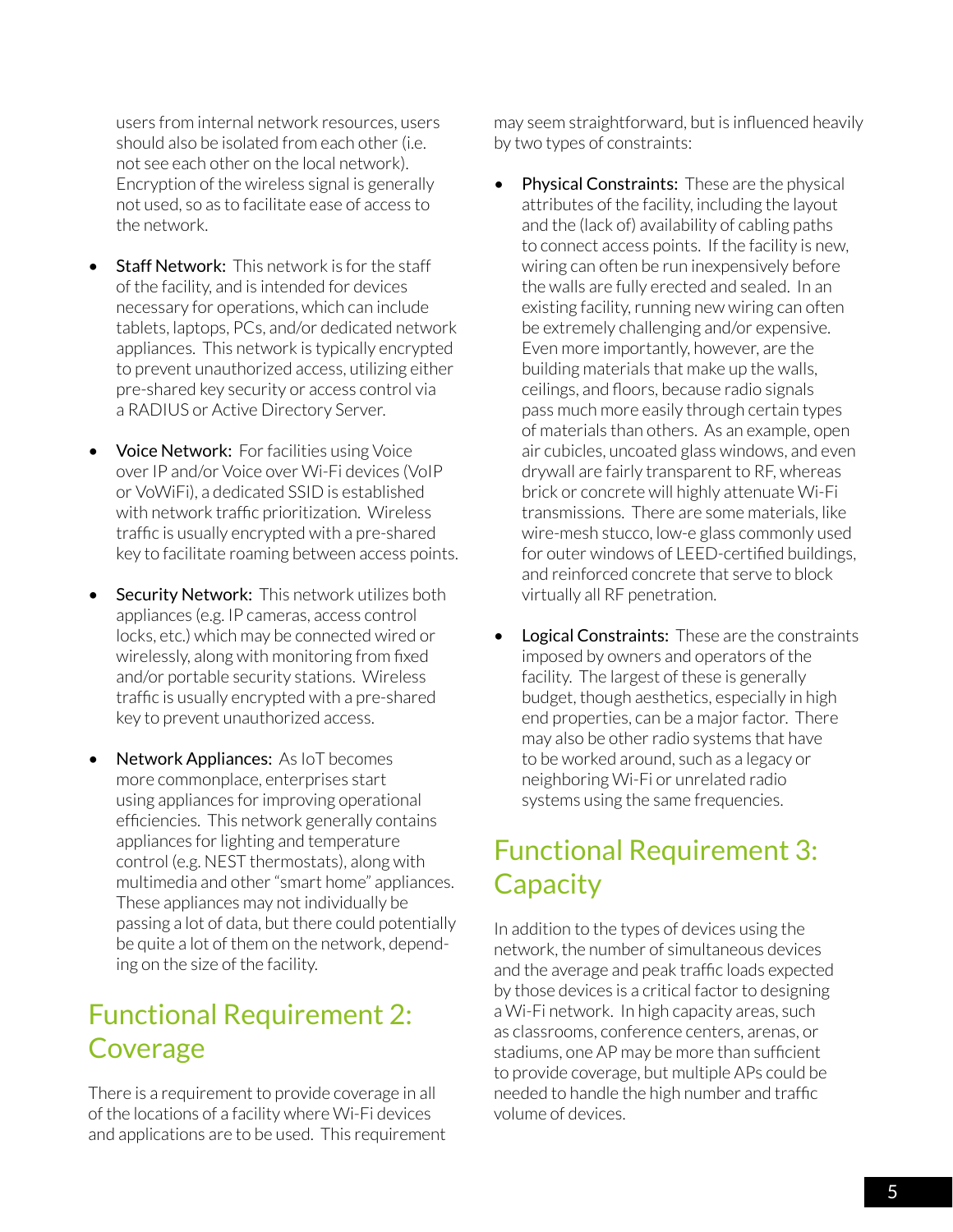Accordingly, the area may need to be covered in smaller "cells" in order to handle the quantity of devices and the traffic volume they generate.

Within this capacity requirement is a projection of how capacity needs are going to grow over time. Large enterprise Wi-Fi deployments have a typical expected lifespan of 3-5 years, and smaller enterprise deployments have an expected lifespan of 5-7 years. Meanwhile, the requirements for both bandwidth consumption and quantity of devices tends to more closely follow Moore's Law (i.e. doubling every 18 months). Accordingly, the network installed today may be perfectly adequate and have margin for today's need, but will be inadequate in perhaps only 2-3 years. Hence, when selecting components and designing for capacity, it is tomorrow's loosely defined, requirements, not today's, which drive the design.

#### Functional Requirement 4: **Control**

Consideration needs to be made during the requirements definition phase as to how client devices will access the network, and how the network itself will be monitored and managed.

- Authentication / Association: A client device is required to establish and maintain a connection to the network.
- **Access Control:** Generally, there is a need to control who (i.e. what devices) are allowed to access the network. When there are multiple VLANs in place, these user types must be distinguished and placed on the appropriate virtual local area network.
- Security / Encryption: Many applications require the use of encryption across the wireless link to prevent unauthorized access to data.
- Roaming: When devices move from one area of the facility to another, they will eventually lose contact with the original access point. Hence, there are typically requirements for client devices to move around the facility

and roam between access points without a noticeable impact on application performance.

• Monitoring and Maintenance: Most Wi-Fi systems need to be monitored to ensure that all components are online and functioning properly. In case of failure events, some systems may need automatic processes enabled to attempt to resolve the issue or fail into a reduced, but still functional, state.

# Functional Requirement 5: Support & Integration

This category of requirements covers how the APs will be supported and integrated into the rest of the network. Common considerations are as follows:

- Provide power to access points
- Provide data connectivity to access points
- Provide infrastructure to facilitate communication between the access points and the central router, central controller, and/or the Internet
- Provide enclosures to protect access points from physical tampering and/or environmental effects (e.g. harsh temperature or weather conditions)

# Step 2: Design

Once the requirements and constraints are quantified, an appropriate design solution can be determined.

When assembling a Wi-Fi design, there are only a few fundamental "knobs" that can be controlled, making up the design parameters.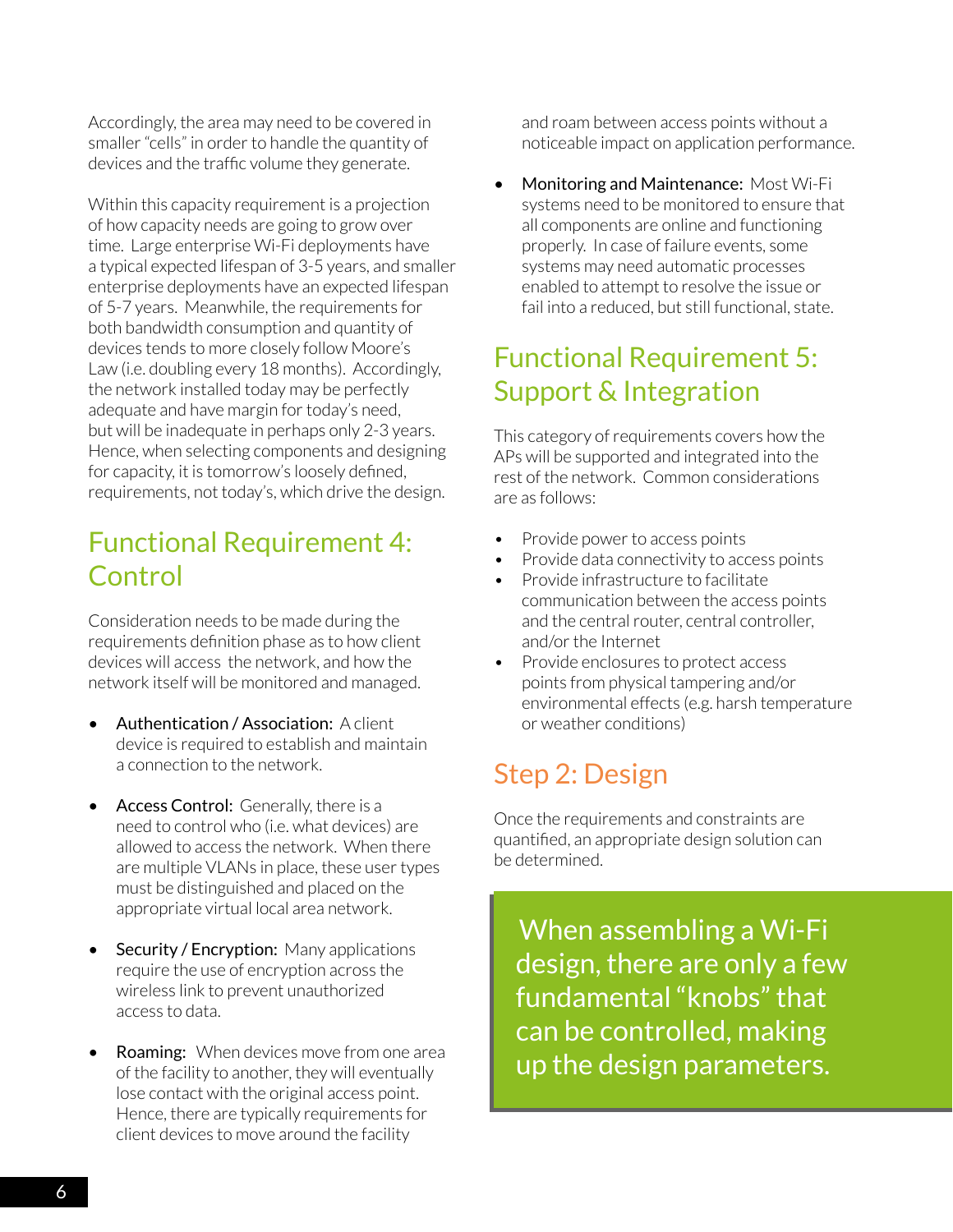#### Design Parameter 1: Access Point / Antenna Type

There are multiple access point (AP) vendors providing products with multiple types of capabilities. Many vendors focus their product lines to meet particular types of challenging environments (e.g. stadiums / arenas, K-12 education, etc.), and are optimized and priced accordingly. The most critical, and often most challenging, design decision is the decision of vendor and product line.

While not comprehensive, the following list characterizes the major differences between most product vendors and models.

- Wi-Figeneration: The IEEE has extended the original 1997 definition of Wi-Fi numerous times, sometimes with small changes, and other times with entire new product generations. At the time of this writing, 802.11ac is the current product generation, with "wave 2" products beginning to supplant "wave 1" products introduced in 2014. Most vendors also provide models that are of the previous generation (e.g. 802.11n) at lower price points. The most modern APs on the market today will likely be 2-3 generations behind in 4-5 years. Newer generations allow for more complex modulation and coding schemes, which enable faster data rates.
- **Frequency band(s):** 802.11n allowed the use of both the 2.4 GHz frequency band and the 5 GHz frequency band. 802.11ac works entirely on the 5 GHz frequency band, though most access points of this generation will incorporate dual band capability, with 802.11n support on the 2.4 GHz band. Some single band access points are manufactured for particular applications, such as point-to-(multi) point wireless links.
- MIMO: 802.11n introduced MIMO (multi-in / multi-out) to allow for parallel data transmissions between multiple transmit and receive antennas. More radios allow for higher throughput, at the expense of power

consumption and space. 802.11ac wave 2 introduces multi-user MIMO (MU-MIMO), allowing the AP to talk to simultaneously communicate with multiple clients in the same environment, for client devices that support the technology. MIMO and MU-MIMO allow for denser utilization of the channel, thus increasing total potential channel capacity and throughput per client device.

**External vs. Internal Antennas: From an** aesthetic standpoint, most people don't want to see antennas, so built-in antennas are quite popular. External antennas, however, offer additional flexibility for mounting, along with the ability to add 3rd party antennas with particular profiles for custom applications.

# Design Parameter 2: Locations

This design parameter covers the number and layout of the access points within the facility. While seemingly straightforward, there are many factors to consider. First and foremost, where can APs be placed such that cabling can reach it to provide power and data backhaul.

Aesthetic constraints may also limit where APs can be placed within a facility. Placing APs near, or on, metal objects such as pipes, ductwork, I-beams, etc., can change its coverage profile, as those materials serve to act as antennas and distort the coverage profile. Furthermore, APs with internal antennas are generally designed for a particular orientation (e.g. a horizontal ceiling mount), and thus mounting them differently (e.g. vertically on the wall) will change the coverage profile. Finally, APs that are in line of sight of each other (e.g. APs mounted down a long hallway) are more likely to interfere with each other than if there is a physical structure between the APs that will serve to partially attenuate the signals between the APs (e.g. APs mounted every few rooms on alternate sides of the hallway).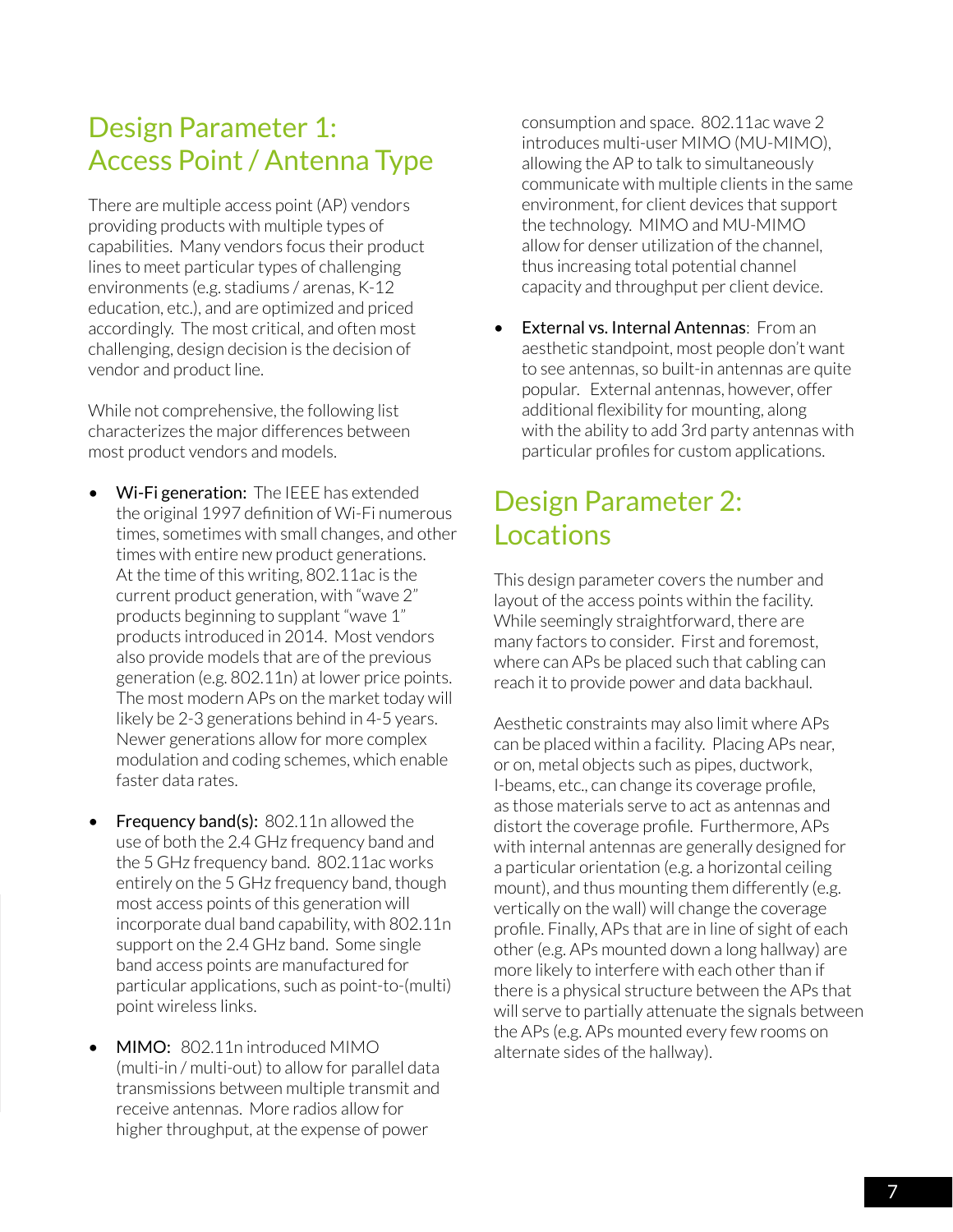

*Figure 3: 20 MHz channels on the 2.4 GHz frequency band. 4*



*Figure 4: 40 MHz channels on the 2.4 GHz frequency band. 5*

#### Design Parameter 3: Channel

Each access point broadcasts a signal on a particular channel, which is specified as a particular center frequency and channel width. On the 2.4 GHz band (802.11b/g/n) in North America, there are 11 channels of 20 MHz size allowed by the FCC. (Channels 12-14 are allowed in some other countries, such as Japan). However, the center frequencies of channels 1-13 are only 5 MHz apart, leading to only three non-overlapping channels, as shown in Figure 3.

The 802.11n spec allows for the optional use of 40 MHz channels on the 2.4 GHz band, by bonding two neighboring channels together. However, given that the entire usable band is only 72 MHz wide, there are no two 40 MHz channel sizes that are independent, as shown in Figure 4. This makes the use of 40 MHz channels impractical in multi-AP deployments, though it is still unfortunately fairly common to see in practice as many vendors allow this channel width in their default settings.

The 5 GHz band is much larger (over 555 MHz, semi-contiguous), and thus makes selecting independent channels and using larger channel widths via bonding neighboring channels much simpler. 802.11a allowed the use of 20 MHz channels. 802.11n allows the use of 40 MHz channels, and 802.11ac allows the use of up to 80 MHz or 160 MHz channels. This is shown in Figure 5. Note that over 2/3 of the frequency space, however, is also used by legacy military, radar, and weather systems, leading to FCC requirements to detect and move off those channels if such external systems are detected. As a result, much of the UNII-2 and UNII-2e bands are not supported by some consumer devices, leading to only two 80 MHz channels and zero 160 MHz channels.

# Design Parameter 4: Transmit Power

Transmit power of a radio is proportional to its effective range – the higher the transmit power,

*<sup>4.</sup> Coleman, D. and Westcott, D. CWNA Certified Wireless Network Administrator Official Study Guide: Exam CWNA-106. 4th edition. John Wiley & Sons, Inc., Indianapolis, IN. ISBN 978-1-118-89370-8. Copyright 2014.*

*<sup>5.</sup> Coleman, D. and Westcott, D. CWNA Certified Wireless Network Administrator Official Study Guide: Exam CWNA-106. 4th edition. John Wiley & Sons, Inc., Indianapolis, IN. ISBN 978-1-118-89370-8. Copyright 2014.*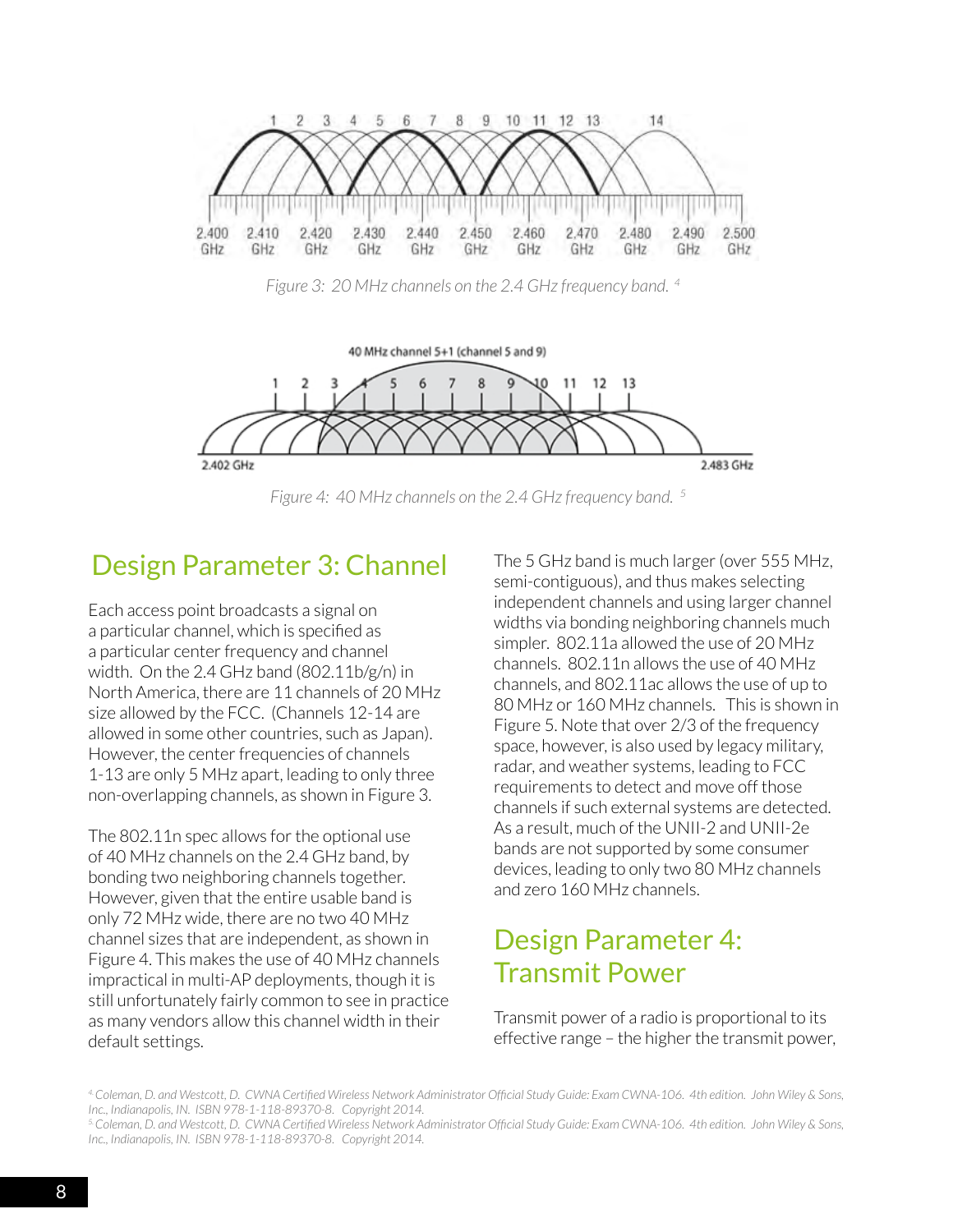

#### 802.11ac Channel Allocation (N America)

*Figure 5: Channels on the 5 GHz frequency band. <sup>6</sup>*

the more distance that a signal can travel, and/or the more physical materials that it can penetrate, and still be resolved at the receiver. Additionally, a stronger signal at a given distance generally results in a higher signal to noise ratio, allowing for more complex modulation and coding schemes and thus faster data speeds.

In early Wi-Fi deployments, which were primarily driven by the functional requirement for coverage, it was common to turn up the power on the AP transmitter as high as is allowed by FCC and IEEE regulations. This approach was sufficient when most clients had reasonably strong transmitters themselves, such as laptops.

With the emergence of smartphones, tablets, and network appliances, however, there is often a transmit power mismatch that leads to a range mismatch. Most smartphone, tablet, and appliances use relatively weak transmitters in order to preserve both space and battery life. As a result, the situation develops where the client device can receive the relatively strong transmissions of the access point, but the access point cannot receive the relatively weak transmissions of the client device in response. Accordingly, though non-intuitively, the effective coverage area is driven more by the client devices, and the AP power levels should be set to better match the limitations of the clients.

Finally, as compared to 5 GHz, 2.4 GHz has less free space path loss and attenuation through standard building materials, giving it a larger effective range at a given transmit power level. When using a dual band access point, one generally wants to have the coverage area equivalent for both bands. This generally leads to a 4-6 dB difference in power levels on the 2.4 GHz band as compared to the 5 GHz band. In high density environments, it is not unusual to install a denser deployment of APs and then disable the 2.4 GHz band on some of them.

# Design Parameter 5: Network Management System

Wi-Fi network activities need to be controlled, coordinated, and monitored. Some access point vendors use access point controllers with relatively "thin client" APs, so that the intelligence of the network is coordinated by a central appliance. Other vendors use standalone APs (i.e. "thick client" APs) where the APs coordinate directly amongst themselves, using a network management system (NMS) to collect usage statistics and log data. There are three types of AP controller architectures that are commonly implemented: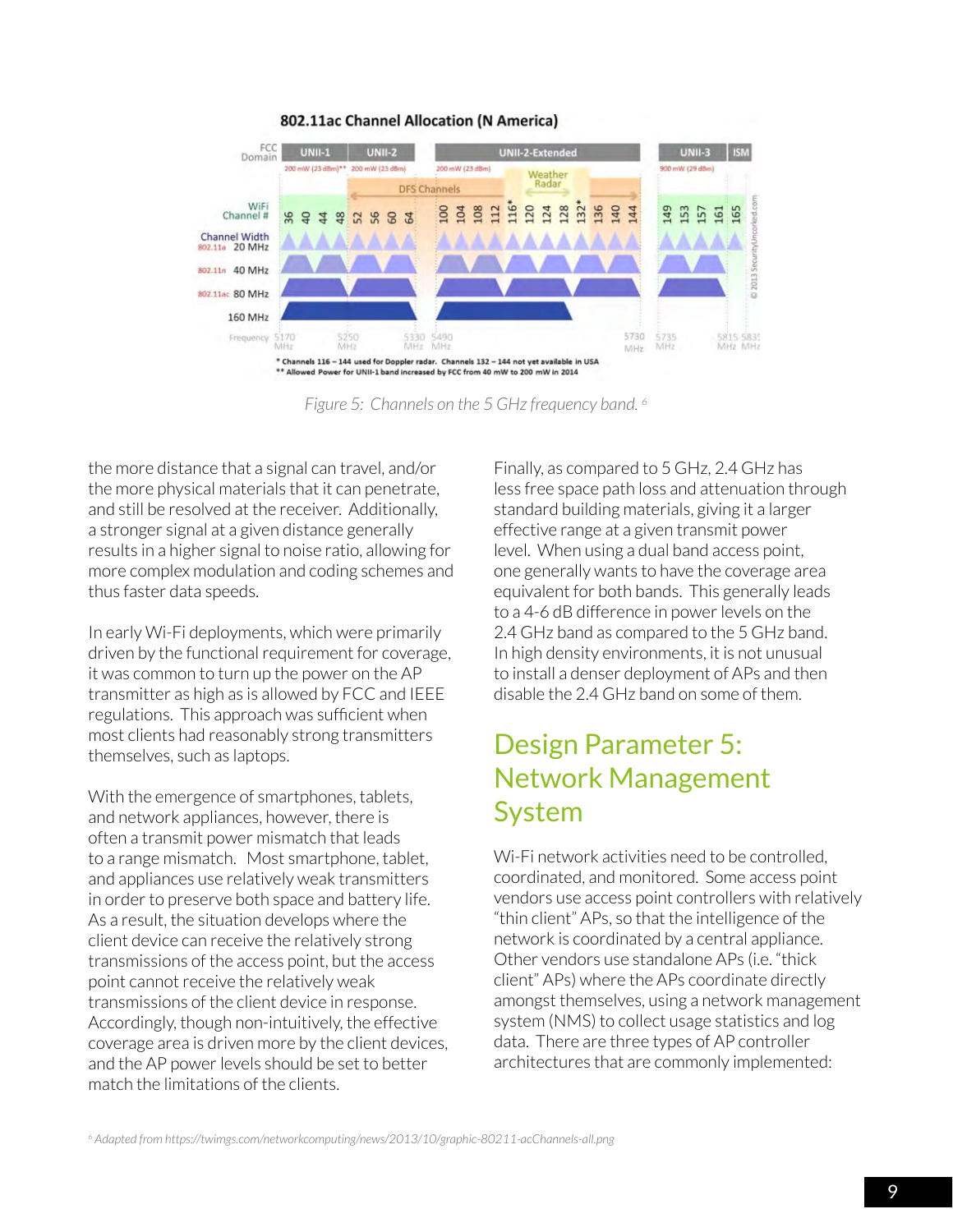- Central Architecture: In this architecture, all of the intelligence of the network is at the AP controller appliance on the network, and all traffic from the access point is tunneled to the AP controller before being routed to the appropriate destination. As Wi-Fi speeds have increased, the AP controller can become the bottleneck for performance, so this approach is generally no longer used.
- Distributed Architecture: In this architecture, all of the intelligence of the network is at the APs themselves, and an AP controller may not even be installed on the network, or if it is, only serves to collect usage statistics and coordinate AP configuration and firmware upgrades. This approach can prove problematic in more complex environments, due to the difficulties in coordinating operational functions across APs, such as client device roaming.
- Split Architecture: In this architecture, the intelligence of the network is split between the AP controller and the individual APs. The implementation of this varies by vendor, though typically all data handling functions would be handled by the AP, while management and control functions are handled by the AP controller.

It is also common for wireless networks to be monitored and managed remotely from a remote location, such as a centralized network operations center (NOC). Many vendors have also introduced "cloud controllers," which are AP controllers that are located on a hosted server on the Internet, managing multiple individual network locations, each consisting of multiple APs.

#### Design Parameter 6: Wired **Network**

Fundamentally, an access point is a device that allows one or more wireless client devices to connect to a wired network. The wired network supporting the wireless access points is, in and of itself, a complex system that requires many components, such as cabling, switches, routers, and

modems. The application, coverage, capacity, and control functional requirements drive the need to provide a low-voltage cabling and switch infrastructure that meets these requirements and does not itself become a bottleneck in communications.

# Step 3: Deploy

When requirements are being gathered and design solutions are being evaluated, it is very typical to do one or more types of site surveys.

Depending on the project size and scope, funding may not be available on a project to do all of these steps, though performing these surveys are highly recommended, as they can prove invaluable in validating and tuning the network design before and/or during installation. There are generally three types of site surveys that can be performed with specialized software, such as Ekahau. These surveys all generally require accurate floor plans (to scale), and most of them require site access to take measurements.

**Predictive modeling:** This involves building a mathematical model of the facility, using a software package such as Ekahau Site Survey Pro shown in Figure 6. The floor plans are loaded in, and the building materials of the walls are specified so as to account for their attenuation and reflectivity characteristics. If CAD drawings are available, Ekahau Site Survey Pro can automatically draw in the walls, though if not, walls can also be placed manually.

Once the walls and their characteristics are defined, access points are placed to see how the signal will propagate and self-interfere.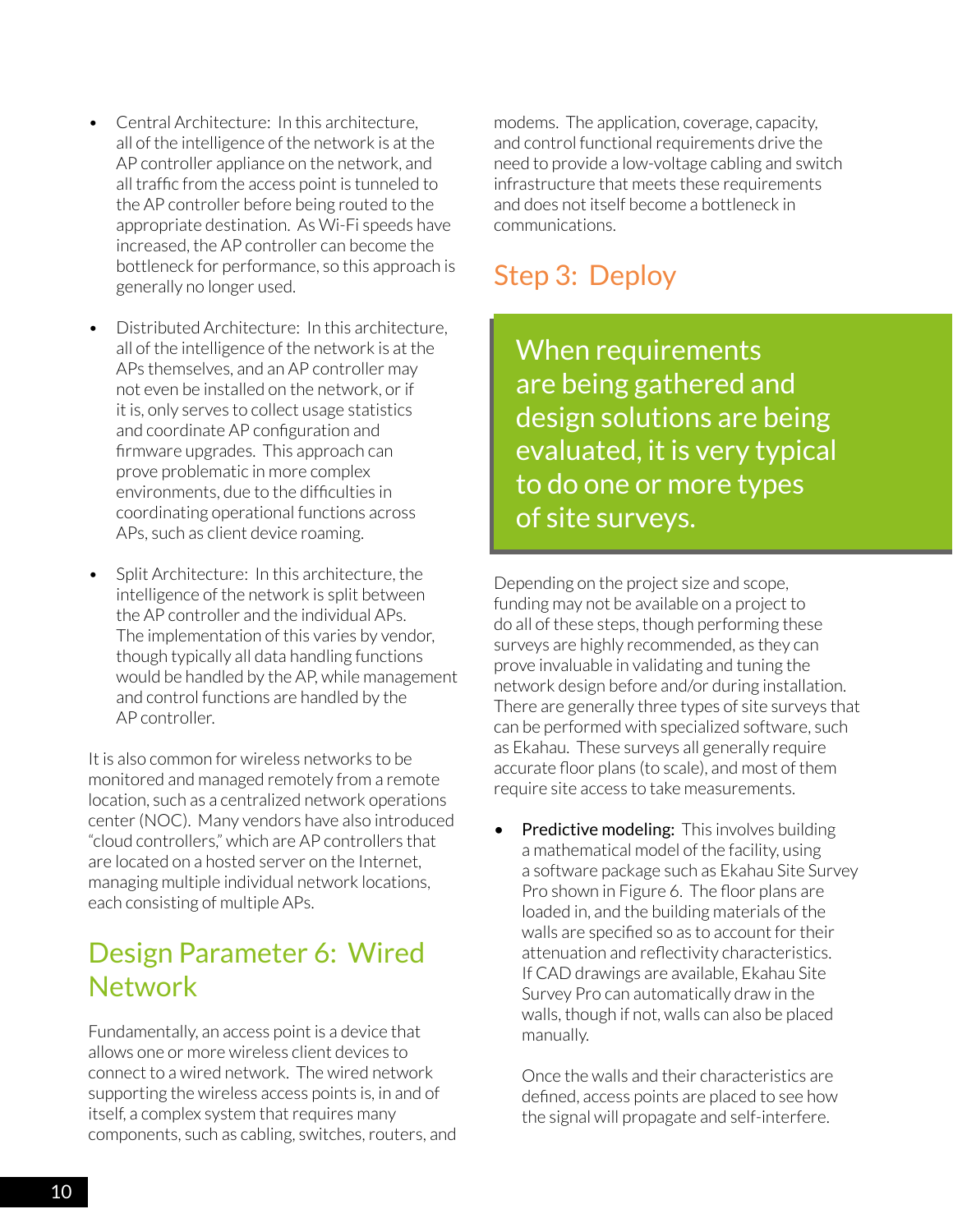

*Figure 6: Ekahau Site Survey Pro. <sup>7</sup>*

Ekahau Site Survey Pro has a library of the antenna patterns for most common AP vendors and models. APs can be moved around in the model, and their channel and transmit power settings varied, to evaluate how those changes impact the coverage and interference characteristics. These models are fairly straightforward and inexpensive to generate and do not require a site visit, making them fairly easy to perform.

The down-side of predictive modeling is that it is a model based on simplified assumptions – if the floor plans are inaccurate or outdated, or the actual building materials behave differently than what was modeled, then the resulting design will be incorrect. Accordingly, predictive modeling is generally considered a "first step" in a Wi-Fi design to provide a coarse initial estimate as to the quantity, locations, and channel and transmit power settings of the APs for the design.

#### Pre-deployment or "AP on a Stick" Survey:

This is an on-site survey. If there is no existing Wi-Fi, an AP is temporarily positioned in the environment, and measurements of the room and surrounding rooms are taken to measure actual signal coverage in the environment. The results can be used to refine the predictive model by measuring actual attenuation characteristics of the walls.

This type of survey can also be used to find third party Wi-Fi and non-Wi-Fi devices in the area, so that their presence can be accommodated in the design. Tools like Ekahau Site Survey are specifically designed for these types of measurements, though keep in mind it is only a snapshot in time. Thus, the survey may not be accurate if construction changes are made to the facility or if new neighboring Wi-Fi or other RF systems are installed after the survey is done.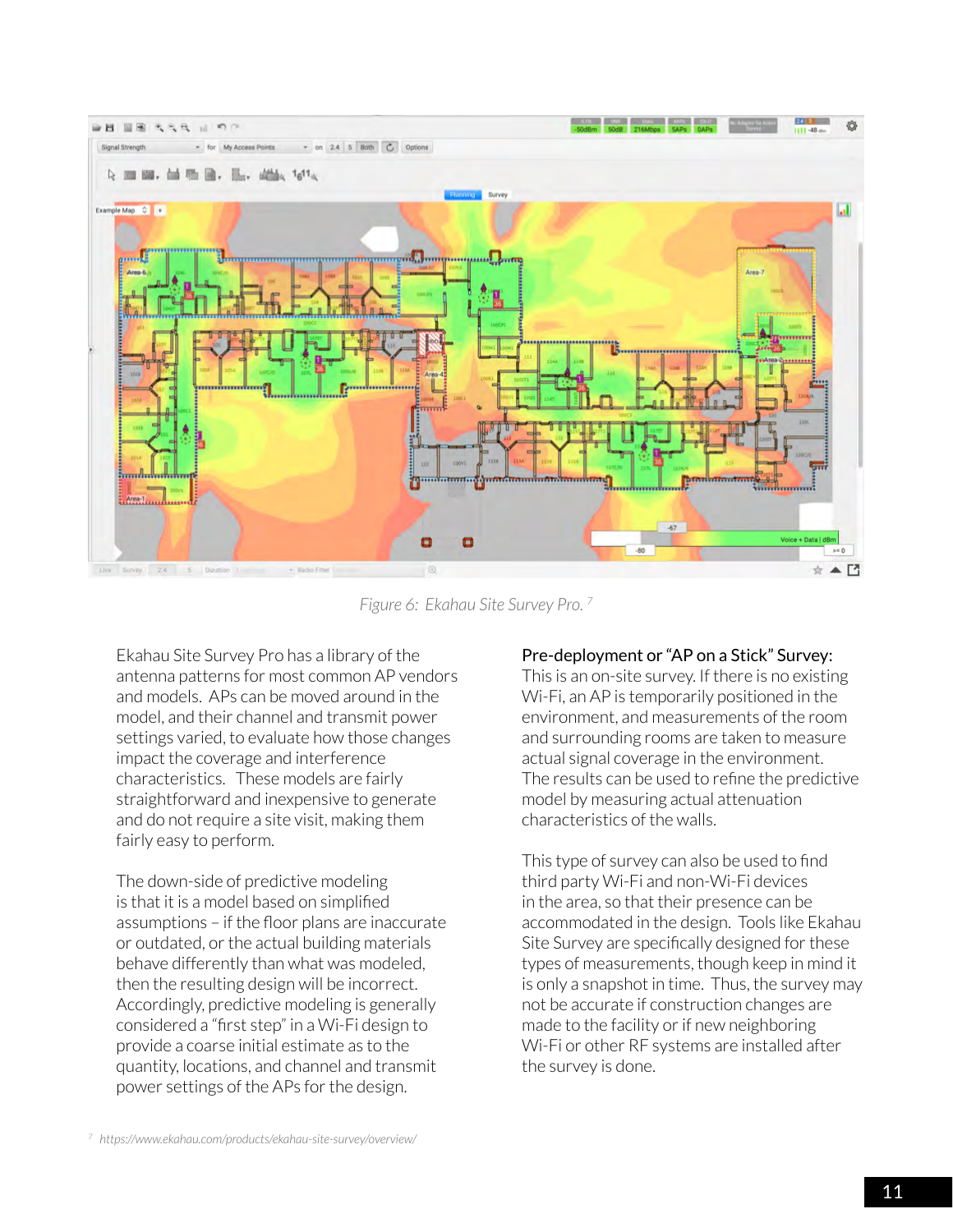

*Figure 7: Ekahau Site Survey for passive and active site surveys. 8*

Post-deployment Survey: This survey is performed after the network is installed and operational. This is typically performed immediately after network installation to validate that requirements are being satisfied, as well as later on as a diagnostic tool in case of future performance issues. Mechanically, this works very similarly to a pre-deployment site survey, in that the surveyor is walking around the facility with a tool like Ekahau Site Survey and marks their position on the floor plan, so as to build up a complete picture of Wi-Fi performance throughout the facility. Again, keep in mind that this measurement is a snapshot in time, and thus may not reflect performance at a future time.

# Step 4: Diagnose

Most of us are not just in the business of designing and deploying networks, but also in maintaining those networks. MSPs make money by having customers pay support contracts, but these are only profitable if the network is working and customers aren't actually pestering you for support issues.

A good quality design can help avoid many support problems. Nonetheless, even with a good quality design, networks occasionally need maintenance and tuning, especially as new client devices get added over time, or

changes are made to the existing Wi-Fi network (e.g. new coverage areas, AP model upgrades, etc.).

One of the key challenges in Wi-Fi is that there is a perpetual stream of new client devices being added to the network, but the Wi-Fi network itself is essentially static once it is deployed. Thus, the expectations for the Wi-Fi network (i.e. the functional requirements) are changing over time while the network itself (i.e. the design parameters) are fixed.

To accommodate this, some level of margin / overcapacity needs to be designed in, as this excess capacity will, in most cases, get consumed over time.

When there are issues on the network, the site survey tools such as Ekahau Site Survey can be used to re-perform an onsite survey. If prior surveys exist, these measurements can be invaluable in determining whether anything has changed in the environment.

# Step 5: Repeat

Ultimately, it may come time for a network upgrade, which is driven by the fact that the functional requirements for the network (i.e. usage, capacity, even coverage) have changed to such an extent that the existing design as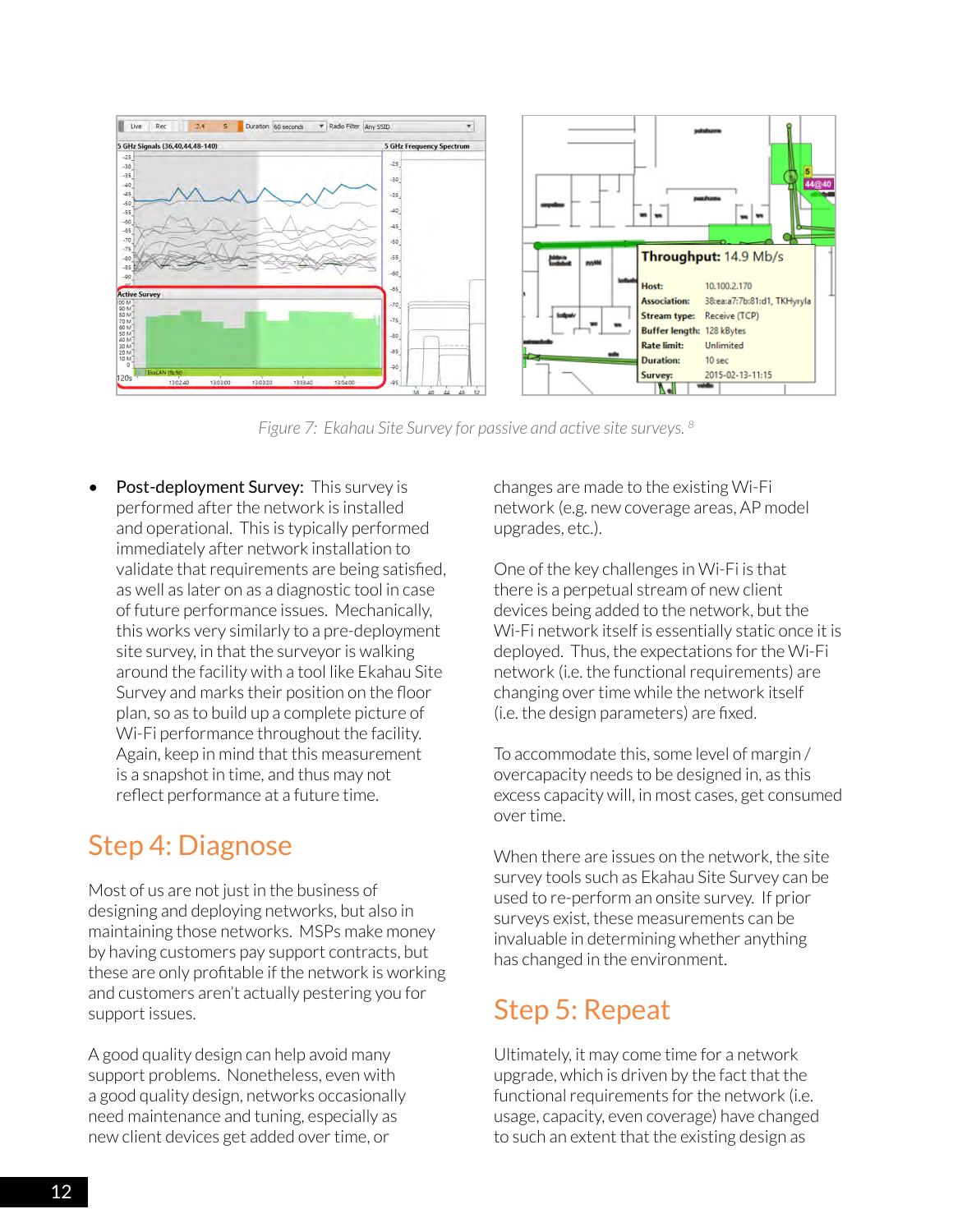

deployed is inadequate. Many enterprise networks are designed with a 3 year to 5 year lifecycle, though this is often 7 years or longer in SMB environments.

As the Wi-Fi technology has undoubtedly changed in the interim, the process of gathering requirements and evaluating design parameters needs to be repeated. Existing APs, and existing locations for those APs, may no longer be appropriate for the new solution.

#### Conclusion

The design of a high-performance Wi-Fi network is a complex engineering task subject to ever-increasing demands on its requirements and constraints. As such, design processes and measurement tools are necessary to identify and validate best practices in Wi-Fi design, and to troubleshoot problems in existing deployments, and thus maximize the performance of the network. Using these tools, high quality Wi-Fi designs can be generated and deployed to maximize the customer's expectations for performance.

#### About Ekahau

Ekahau is the global leader in solutions for enterprise wireless network design, optimization and troubleshooting. More than 15,000 customers, including 30% of Fortune 500 companies, run their networks with Ekahau's Wi-Fi planning and measurement solutions.

Our software and hardware solutions design and manage superior wireless networks by minimizing network deployment time and ensuring sufficient wireless coverage across all industries, project sizes, building infrastructures and levels of complexity. We are recognized for delivering the easiest-to-use, most reliable solutions for Wi-Fi planning, site surveys, troubleshooting and optimization. Whether a corporate office, hotel, hospital or university – if the Wi-Fi works well, it has likely been built using Ekahau's Wi-Fi Design solutions.

Learn more about Ekahau's solutions to design, optimize and troubleshoot Wi-Fi networks at www.ekahau.com or contact us at 1-866-435-2428.